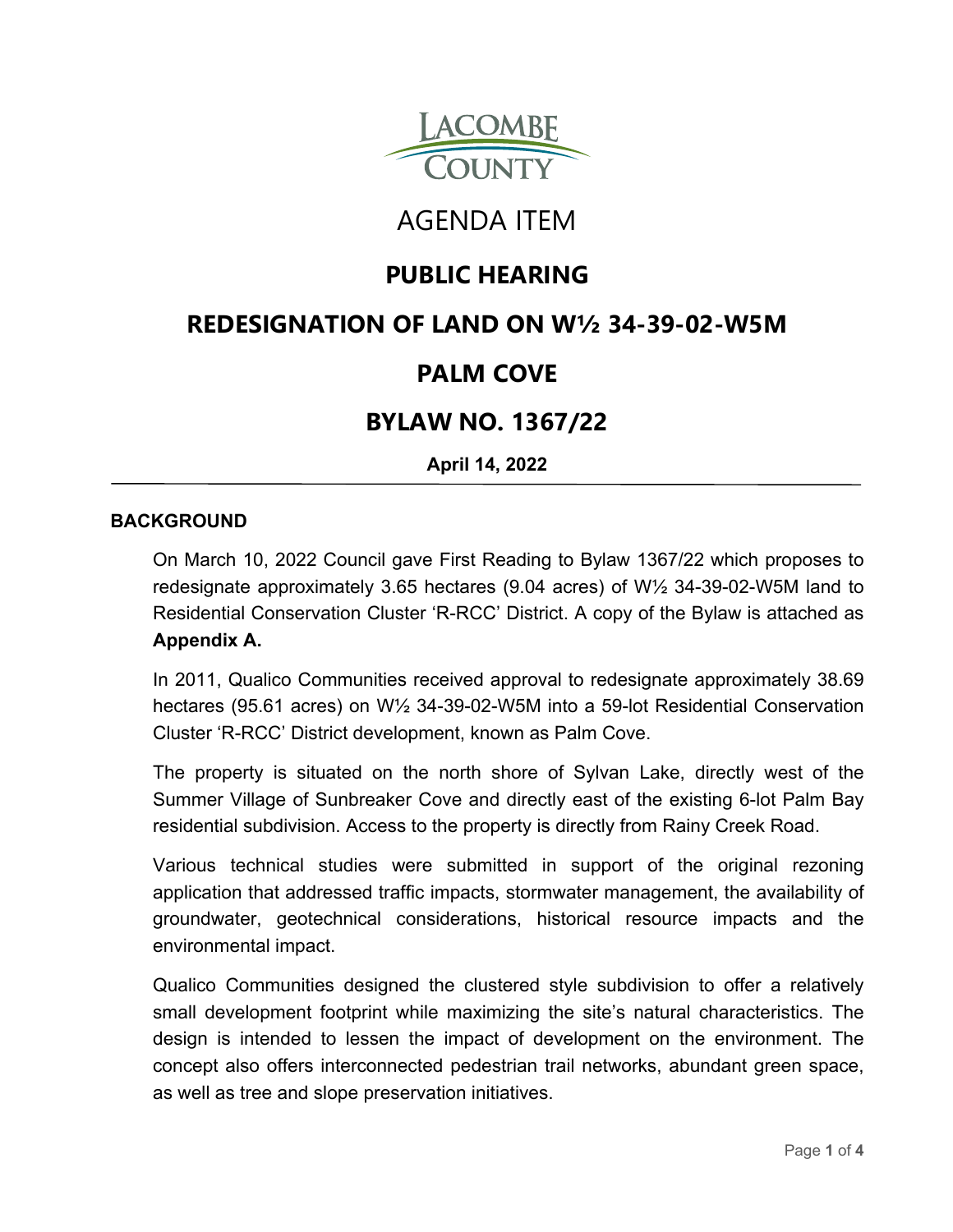Since the original approval, only minor site work occurred to remove vegetation along the planned location of the access road, and then the developer chose to pause work.

#### **DEVELOPMENT CONCEPT**

Qualico Communities is now seeking permission to slightly revise the original approval, in Stage 1 of the development. The proposed revision has been prepared to retain as much as possible from the original approval. Attached as **Appendix B** is the proposed rezoning and subdivision.

The subdivision lot count in Stage 1 remains at 59-lots in the revised concept, but the location of some lots has changed. The lot sizing has been reduced from an average size of 0.40 acres to 0.25 acres. The reduction in lot sizing drastically reduced the footprint of Stage 1 which is now limited to the central and west-central portions of the site. Two new cul-de-sacs have been added to the west-central portion of the site, to take advantage of the proximity to the lake amenity areas and lake views. The main access point is also proposed to be moved approximately 39 metres to the west of the current access point.

Some technical studies were updated in accordance with the revised concept, while some original technical studies did not require revision.

In order to accommodate the proposed revision to the lot layout, approximately 3.65 hectares (9.04 acres) of W½ 34-39-02-W5M land must be rezoned from Agricultural 'A' District to Residential Conservation Cluster 'R-RCC' District.

After successful rezoning, a revision must be made to the existing subdivision approval.

### **POLICY CONSIDERATIONS**

The subject property is within the boundary of the *Sylvan Lake Intermunicipal Development Plan (IDP)* and *Sylvan Lake Area Structure Plan (ASP)*. The property is identified for future residential use.

The development will further be required to be consistent with the County's *Municipal Development Plan* and *Land Use Bylaw*.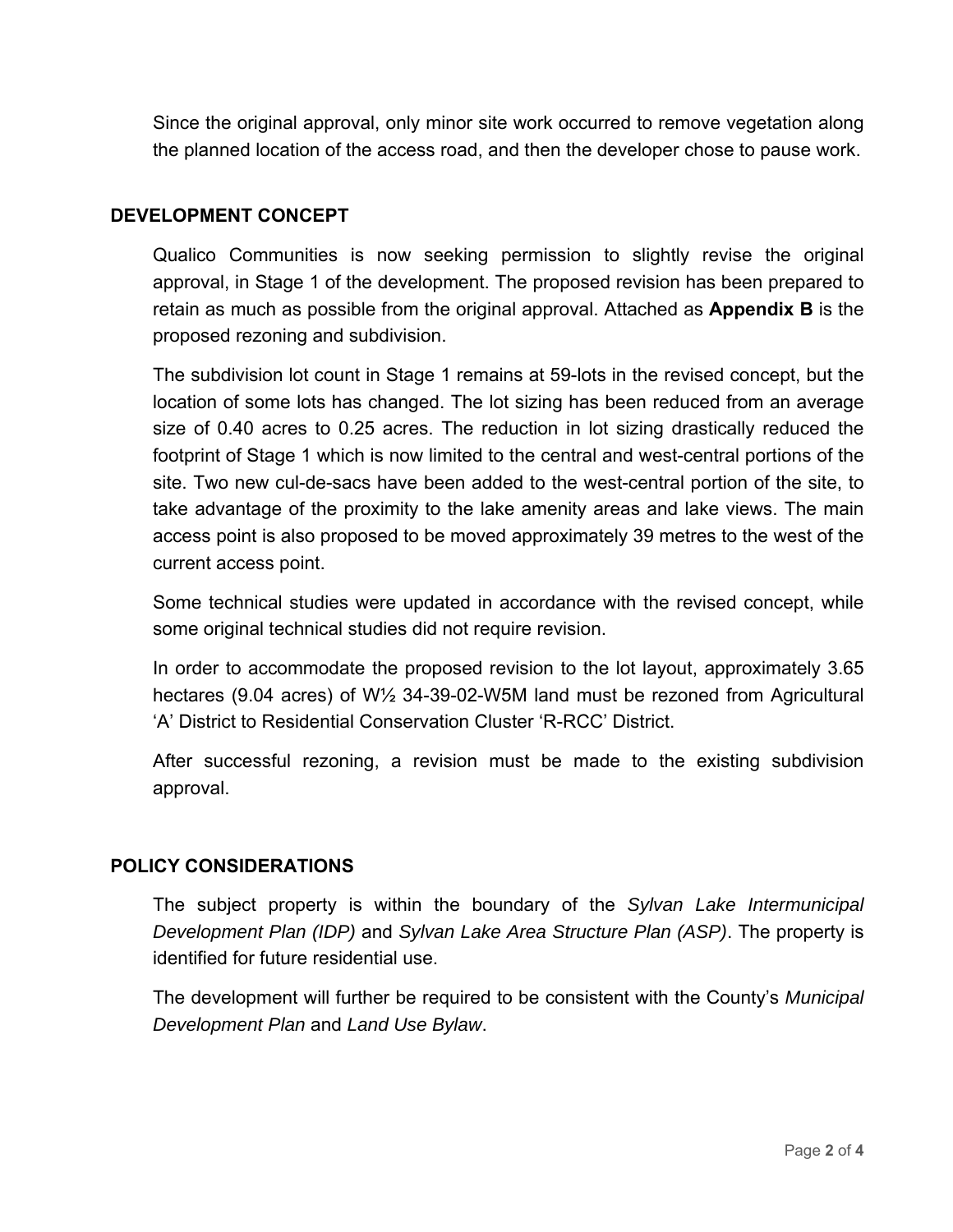#### **LEGISLATIVE RESPONSIBILITIES**

The *Municipal Government Act* gives Council the sole authority and responsibility to consider amendments to the *Land Use Bylaw*. In dealing with any request to change the land use zoning of a parcel of land, Council is required to consider:

- $-$  the suitability of the land for the intended use; and
- $-$  the compatibility of the intended use with other uses, both existing and proposed, in the surrounding area.

Council is also expected to consider how the proposed zoning change conforms to the *Municipal Development Plan* and any other local plans that Council has adopted, which affect the land.

#### **ANALYSIS**

The subject lands are identified for future residential use, and the developer completed all required technical studies to inform the development concept. The smaller development footprint maximizes the site's natural characteristics, which conforms with our intent of the Residential Conservation Cluster 'R-RCC' District.

The proposed redesignation does not generally conflict with the *Sylvan Lake IDP*, the *Sylvan Lake ASP*, or the County's *Municipal Development Plan* and *Land Use Bylaw*.

#### **NOTICE OF PUBLIC HEARING**

In accordance with the requirements of the *Municipal Government Act,* notice of the public hearing was published in the following local newspapers:

Lacombe County News March 18, 2022

Sylvan Lake News March 31 and April 7, 2022

Notice of the hearing and a copy of the Bylaw with the proposed amendment to the *Land Use Bylaw* has been posted on the County's website. Notice of the public hearing has been posted on our social media channels and circulated to neighbouring municipalities and other interested agencies.